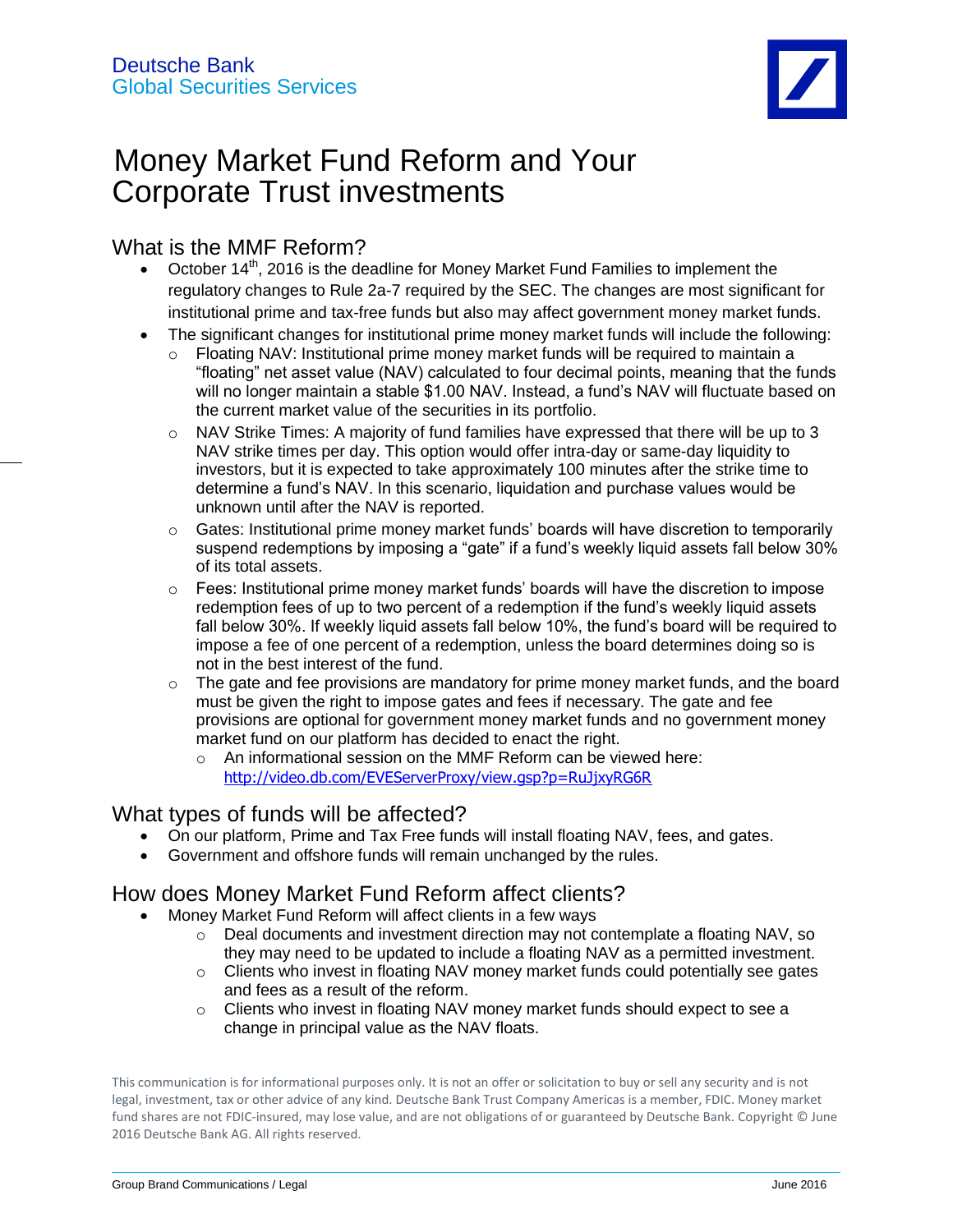

# What is Deutsche Bank doing to prepare for the changes in reform?

 Deutsche Bank's Corporate Trust business will be supporting a floating NAV, allowing clients to invest in a floating NAV fund. We are enhancing our trust accounting applications to support all aspects of the fNAV funds, including multiple NAV strikes.

## What are the plans for the funds I am currently invested in?

 For existing deals and deal documents, clients will be required to submit an affirmative direction letter if their current investment is converting to an fNAV fund.

## How does this affect my Corporate Trust deal and documents?

 For existing deals and deal documents, clients will be required to submit an affirmative direction letter in the event they choose to invest in an fNAV fund. Clients should seek advice from their counsel concerning floating NAV permissibility as an investment under their current contract. Going forward, all new deal documents may include language that will allow a floating NAV fund as a permitted investment decision.

#### What is Duetsche Bank's client communication plan to let them know of the coming reform and required edits to their deal documents?

 Deutsche Bank will be sending 3 notices, one in June, July, August, and the 3rd notice will have a date as of which their current investment will be moved to a default treasury fund if they have not by then submitted their investment directions to Deutsche Bank. If their funds are moved, there will be a 4th notice letting them know when the move was completed.

#### What if the client does not provide an investment directive?

 Clients whose existing investments will convert to an fNAV fund are strongly encouraged to submit an investment directive. Clients who do not submit a directive will be considered to have agreed to the default investment change specified in Deutsche Bank's notice to them. Under the default, clients will be automatically converted into the most conservative treasury only fund in the same fund family they are currently invested in. The default investment change will occur at a date to be announced in notice mailings that will be sent in August.

Can clients monitor or obtain information regarding any of the tests that the fund families will produce, like the weekly or daily liquidity tests?

Clients can monitor this information directly via the fund families' websites.

#### What will be the difference in yields between prime and treasury funds after the reform?

• The answer is unknown, although many industry participants expect that spread to widen from current levels.

This communication is for informational purposes only. It is not an offer or solicitation to buy or sell any security and is not legal, investment, tax or other advice of any kind. Deutsche Bank Trust Company Americas is a member, FDIC. Money market fund shares are not FDIC-insured, may lose value, and are not obligations of or guaranteed by Deutsche Bank. Copyright © June 2016 Deutsche Bank AG. All rights reserved.